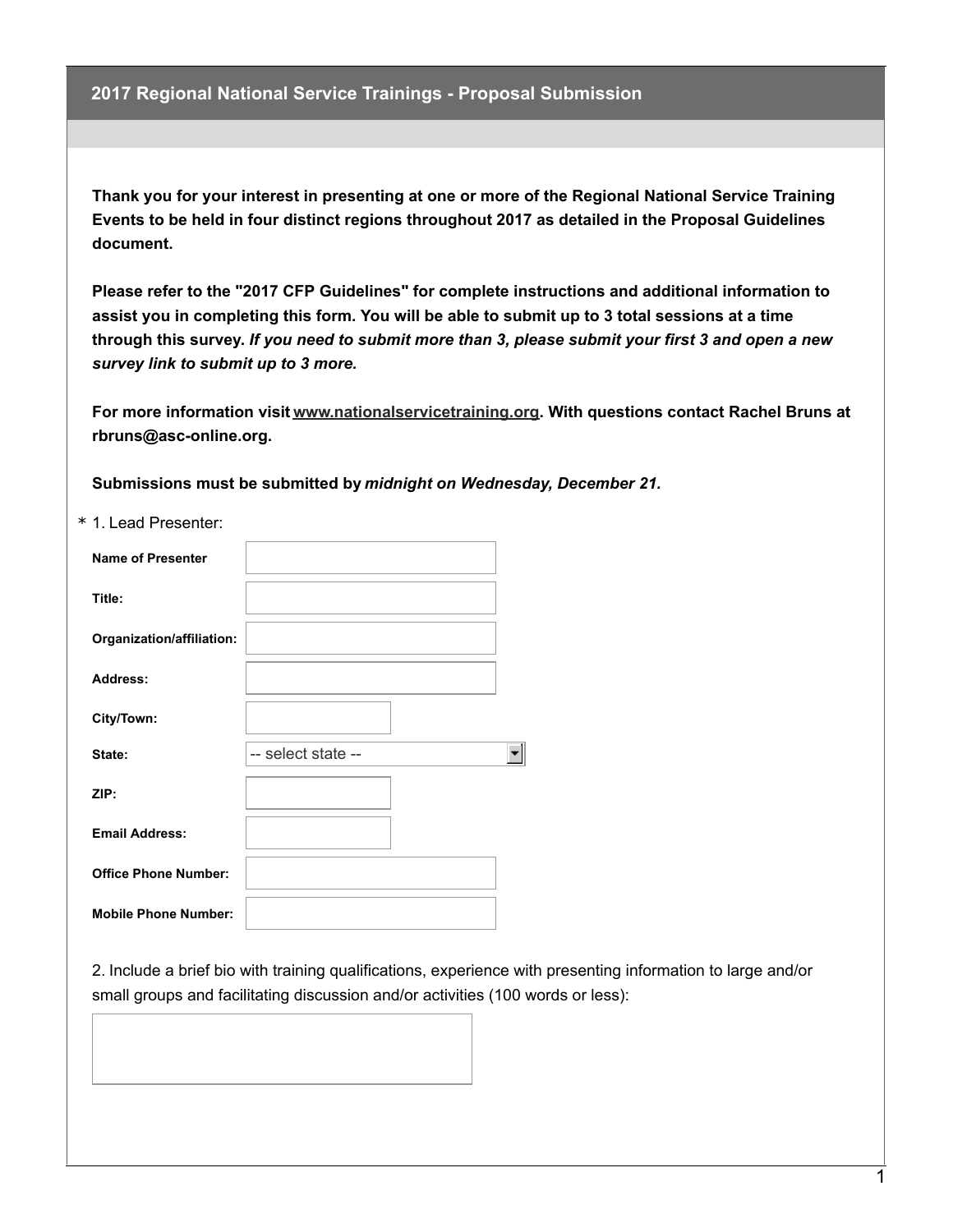|                                        | * 3. REFERENCE: Please list the name and contact information (phone and email) of someone who can |
|----------------------------------------|---------------------------------------------------------------------------------------------------|
| describe your skills as a presenter:   |                                                                                                   |
| Name:                                  |                                                                                                   |
| Organization:                          |                                                                                                   |
| Phone:                                 |                                                                                                   |
| Email:                                 |                                                                                                   |
|                                        | 4. Please select the event(s) you are available to attend (check all that apply):                 |
| Southern, March 27-29 (Orlando, FL)    |                                                                                                   |
| North Central, May 8-10 (Columbus, OH) |                                                                                                   |
| Southwest, May 22-24 (Phoenix, AZ)     |                                                                                                   |
| Atlantic, June 4-7 (Baltimore, MD)     |                                                                                                   |
|                                        | Please list any days you are unavailable based on the events selected:                            |
|                                        |                                                                                                   |
| 5. Do you have a co-presenter?         |                                                                                                   |
| Yes                                    |                                                                                                   |
| No                                     |                                                                                                   |
|                                        |                                                                                                   |
|                                        |                                                                                                   |
|                                        |                                                                                                   |
|                                        |                                                                                                   |
|                                        |                                                                                                   |
|                                        |                                                                                                   |
|                                        |                                                                                                   |
|                                        |                                                                                                   |
|                                        |                                                                                                   |
|                                        |                                                                                                   |
|                                        |                                                                                                   |
|                                        |                                                                                                   |
|                                        |                                                                                                   |
|                                        |                                                                                                   |
|                                        |                                                                                                   |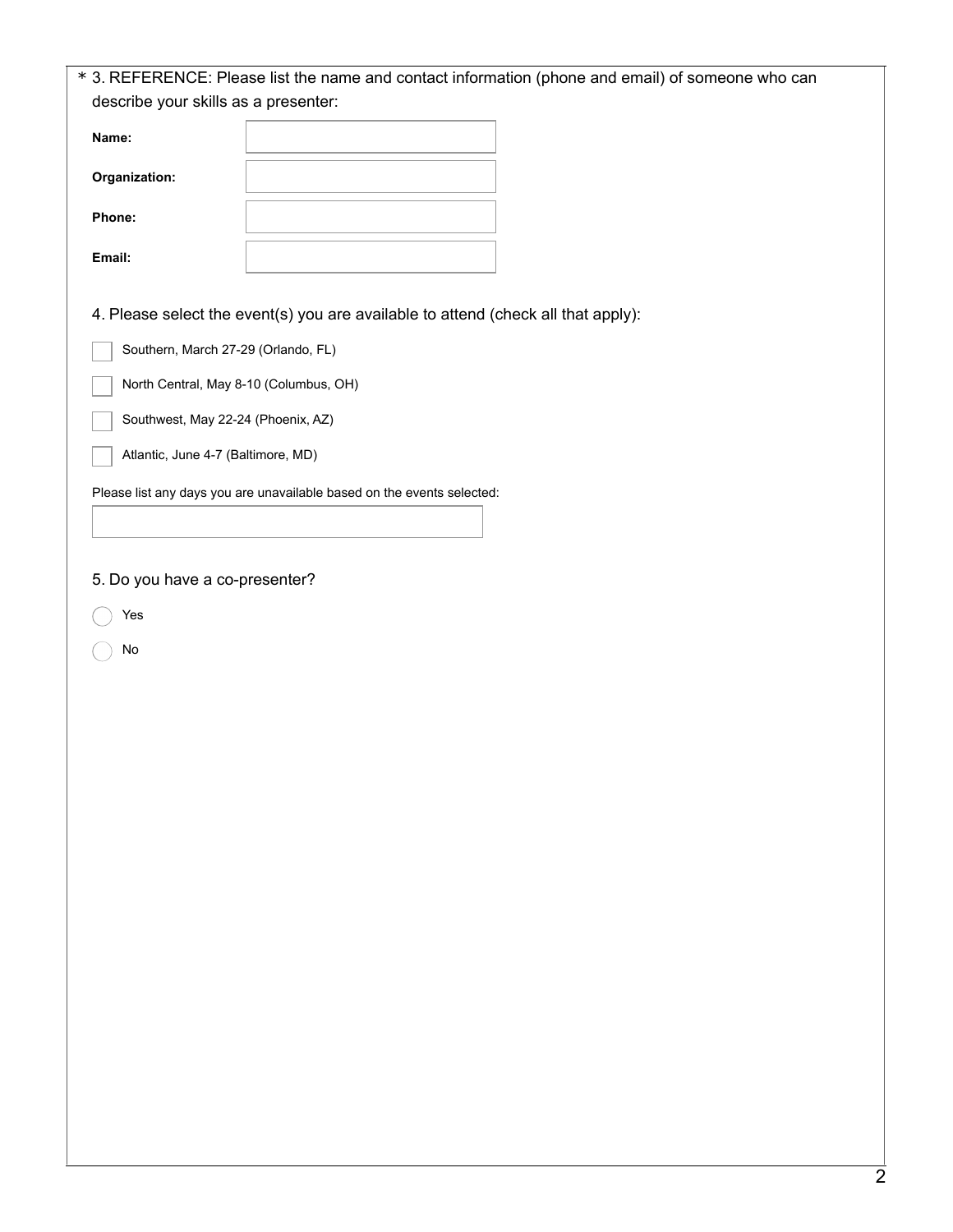### Co-Presenter

\* 6. Co-Presenter (if applicable):

| <b>Name of Presenter</b>    |                    |
|-----------------------------|--------------------|
| Title:                      |                    |
| Organization/affiliation:   |                    |
| Address:                    |                    |
| City/Town:                  |                    |
| State:                      | -- select state -- |
| ZIP:                        |                    |
| <b>Email Address:</b>       |                    |
| <b>Office Phone Number:</b> |                    |
| <b>Mobile Phone Number:</b> |                    |

7. Co-Presenter Bio: If applicable, provide a brief bio with training qualifications, experience with presenting information to large and/or small groups and facilitating discussion and/or activities (100 words or less):



8. Co-Presenter Reference: Please list the name and contact information (phone and email) of someone \* who can describe your skills as a presenter:

| Name:                 |  |
|-----------------------|--|
| Organization:         |  |
| <b>Email Address:</b> |  |
| <b>Phone Number:</b>  |  |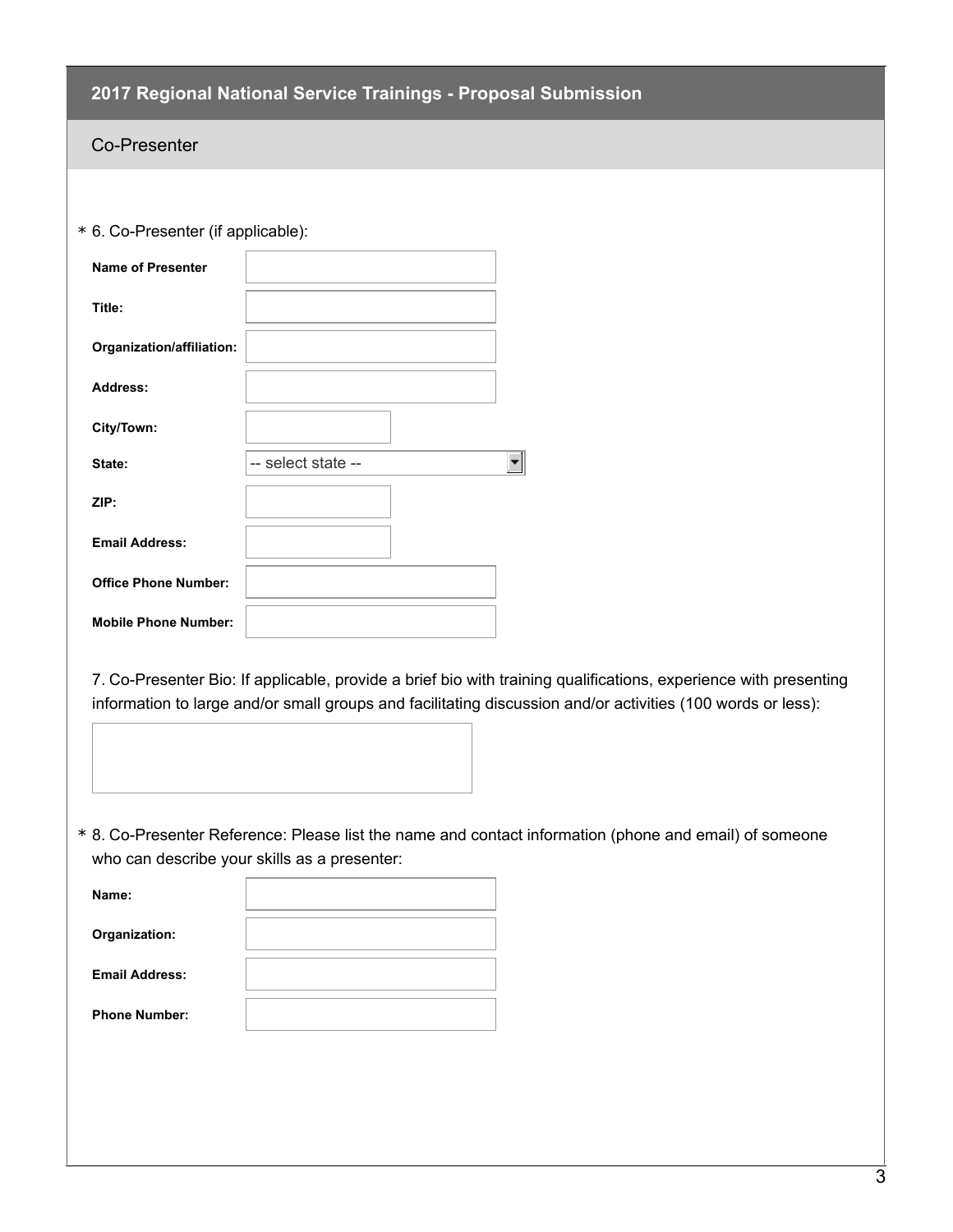Session 1 Information

| Please provide information for the 1st session (workshop or keynote) you are proposing: |
|-----------------------------------------------------------------------------------------|
| 9. Please select the type of session you are submitting for:                            |
| 90-minute Presentation session                                                          |
| 3-Hour Workshop Session (would be part 1 and part 2 in 90 minute session format)        |
| Keynote Speaker (30 minutes + for 1 plenary meal/kickoff/closing)                       |
|                                                                                         |
| 10. Are you willing to repeat this session more than once?                              |
| Yes                                                                                     |
| No                                                                                      |
|                                                                                         |
| 11. Session Title:                                                                      |
|                                                                                         |

12. Session Description/overview (100 words or fewer). Provide a brief session description to be included in the Event Program.

For example: "This session will provide participants with options for an effective pre-service orientation. Participants will engage in an interactive discussion to determine the best activities for their program and complete a worksheet to take home to their site."



13. Session Outcomes: Please provide a list of 1-3 outcomes that participants will walk away with being able to do, understand, or apply.

| the contract of the contract of the contract of the contract of the contract of the contract of the contract of |
|-----------------------------------------------------------------------------------------------------------------|
|                                                                                                                 |
|                                                                                                                 |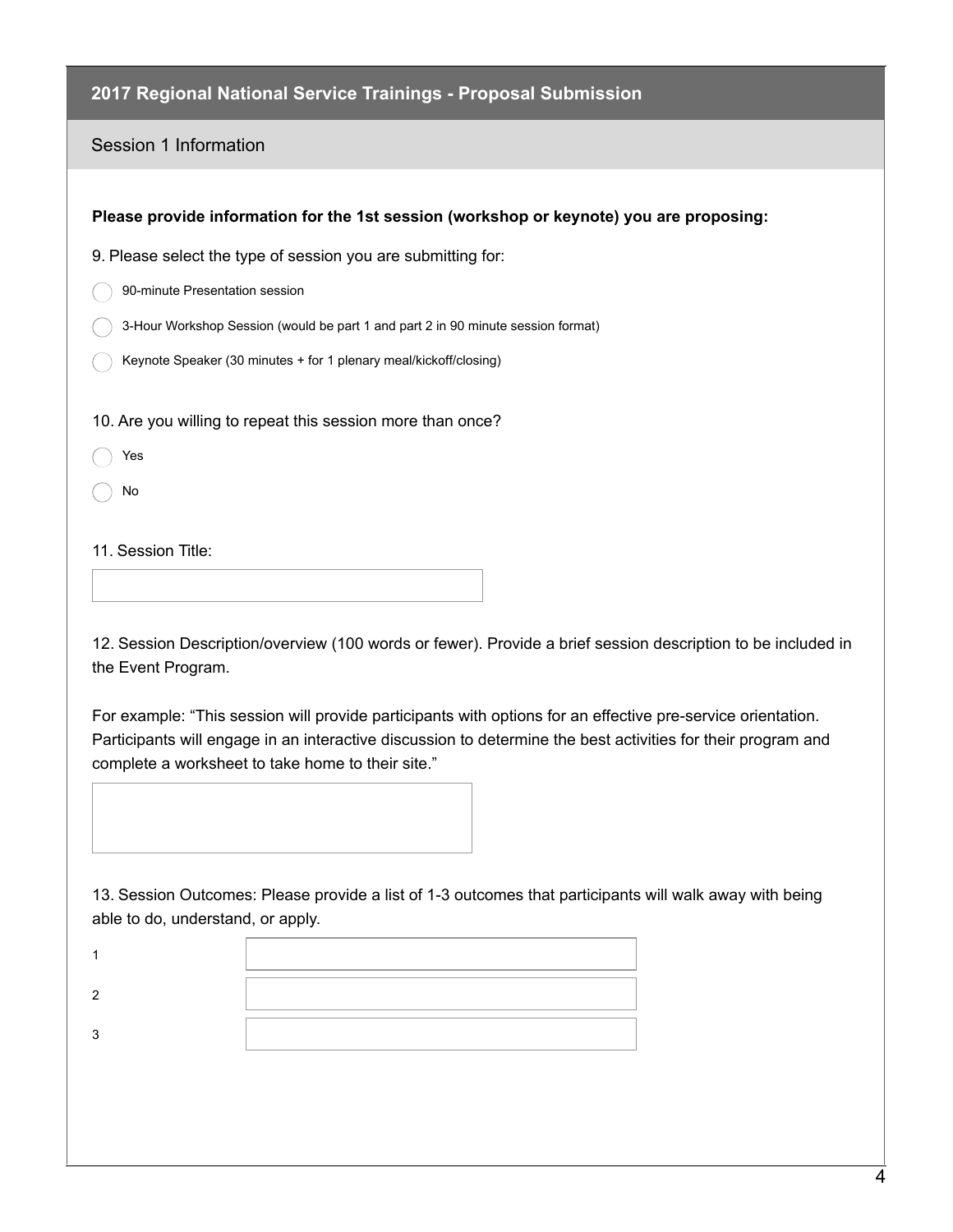| 14. List the prioritized session topic(s) your session will address or enter "other" and the topic (see CFP<br>Guidelines for more info): |
|-------------------------------------------------------------------------------------------------------------------------------------------|
|                                                                                                                                           |
|                                                                                                                                           |
|                                                                                                                                           |
| 15. Draft Agenda/Outline: Include a draft agenda with general information about how the session will flow.                                |
|                                                                                                                                           |
|                                                                                                                                           |
|                                                                                                                                           |
| 16. Target program audience(s) (check all that apply):                                                                                    |
| Senior Companion                                                                                                                          |
| <b>Foster Grandparents</b>                                                                                                                |
| <b>RSVP</b>                                                                                                                               |
| AmeriCorps State/National/Tribal                                                                                                          |
| AmeriCorps NCCC                                                                                                                           |
| AmeriCorps VISTA                                                                                                                          |
| Social Innovation Fund                                                                                                                    |
| Volunteer Generation Fund                                                                                                                 |
| <b>State Service Commissions</b>                                                                                                          |
| Other (please specify)                                                                                                                    |
|                                                                                                                                           |
|                                                                                                                                           |
| 17. Select the type of staff role this position targets:                                                                                  |
| Program staff                                                                                                                             |
| <b>Fiscal staff</b>                                                                                                                       |
| Other (please specify)                                                                                                                    |
|                                                                                                                                           |
| 18. Level of Instructions (select one):                                                                                                   |
| Introductory (101)- for staff with less than a year of experience on this topic                                                           |
| Experienced (201) - for staff with 1-5 years of experience on this topic                                                                  |
| Advanced (301) - for staff with more than 5 years of experience on this topic                                                             |
| General Audience (GA) - for a mixed audience with various levels of experience                                                            |
|                                                                                                                                           |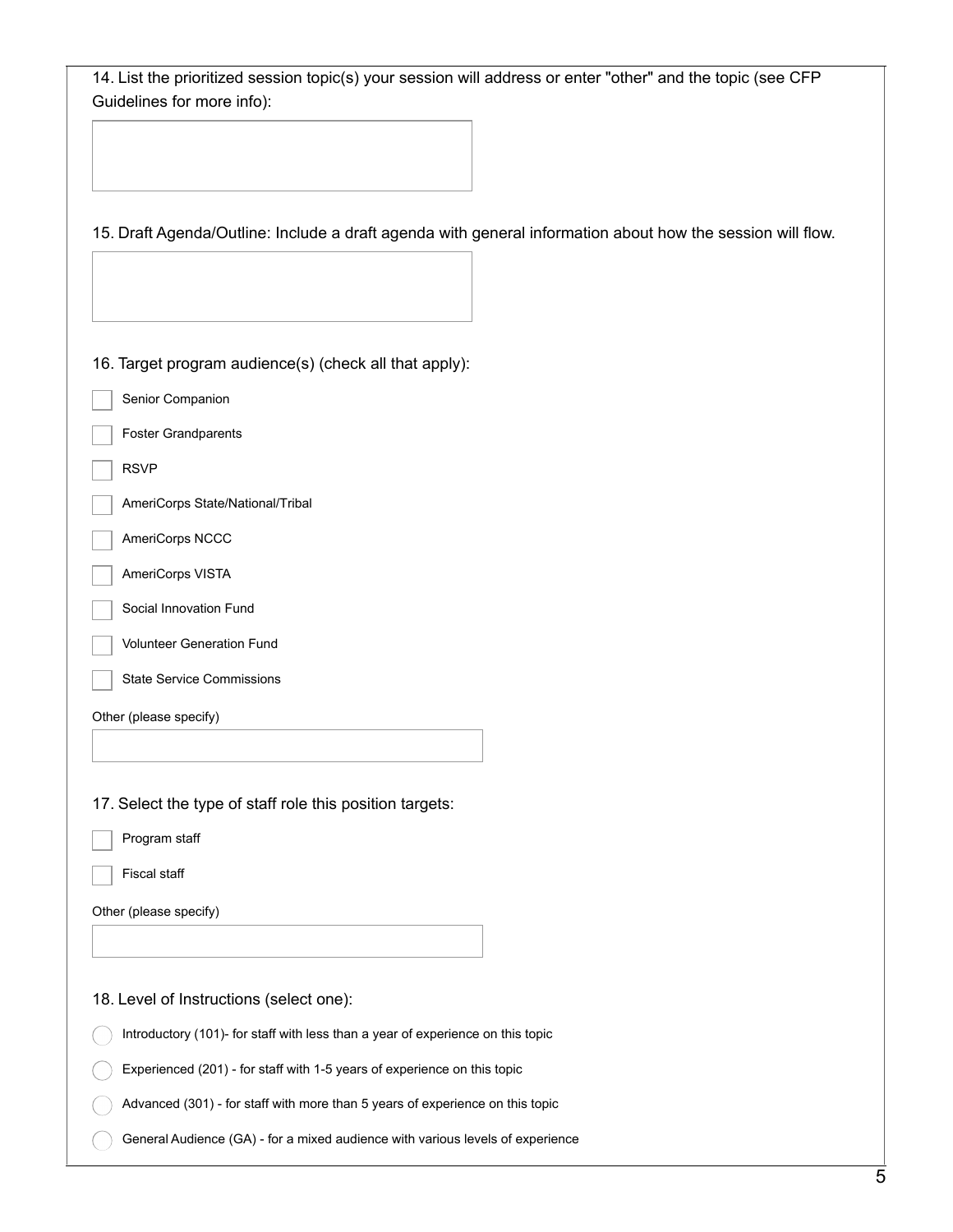| 19. Requested Equipment/Tools (please select all that apply): |
|---------------------------------------------------------------|
| LCD project & screen                                          |
| Hand-held microphone                                          |
| Podium microphone                                             |
| Flip charts                                                   |
| Lap top computer                                              |
| Internet                                                      |
| Computer speakers                                             |
|                                                               |
| 20. Session Format (please select all that apply):            |
| Lecture                                                       |
| PowerPoint Presentation                                       |
| Interactive discussion - small groups                         |
| Interactive discussion - dyads/triads                         |
| Interaction discussion - large group                          |
| Practical skill application - writing                         |
| Practical skill application - roleplaying                     |
| Practical skill application - scenarios                       |
| Individual reflection                                         |
| Experiential games/activities/simulations                     |
|                                                               |
|                                                               |
|                                                               |
|                                                               |
|                                                               |
|                                                               |
|                                                               |
|                                                               |
|                                                               |
|                                                               |
|                                                               |
|                                                               |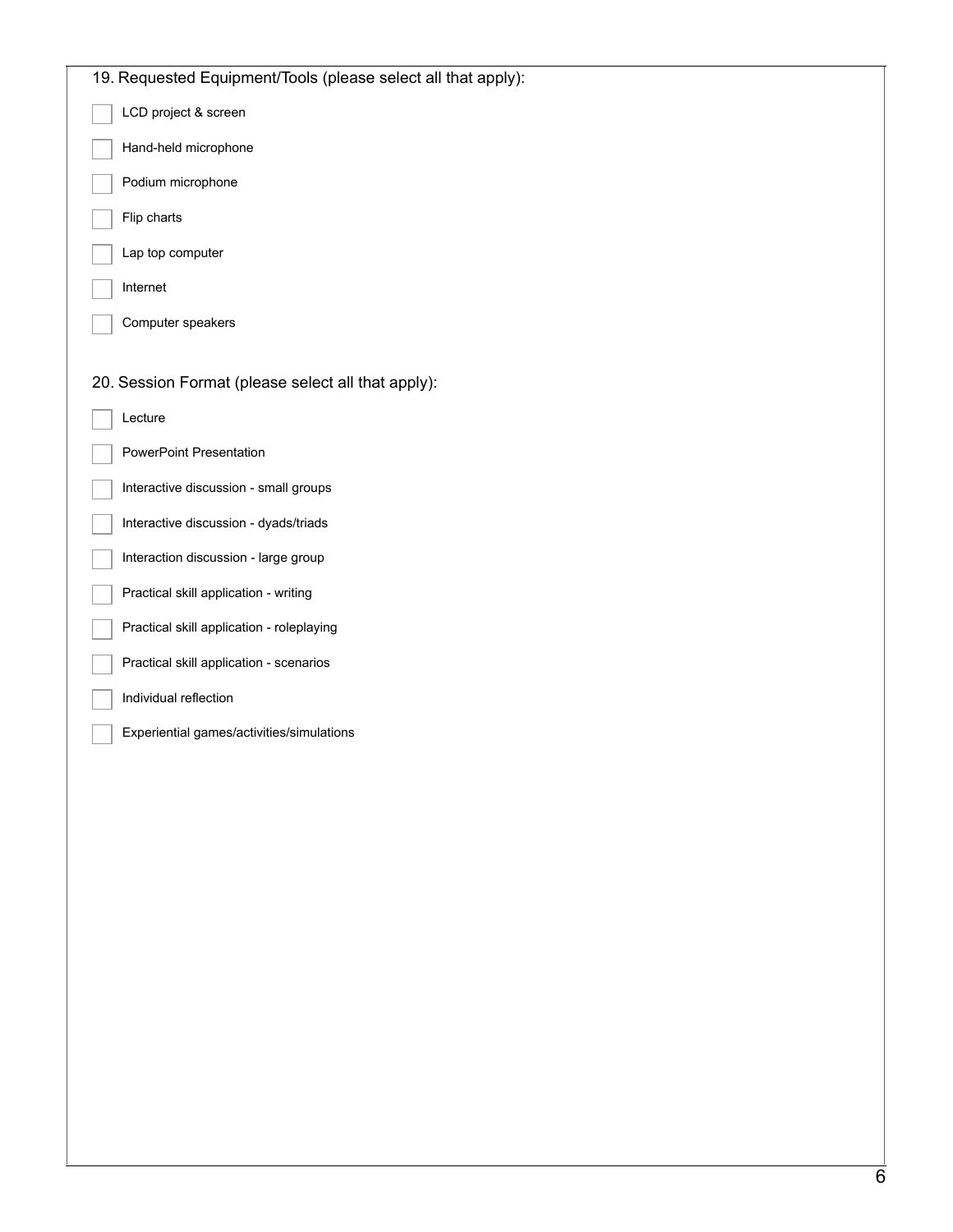## Additional Sessions

- 21. Do you have additional session(s) to submit?
- C Yes
- No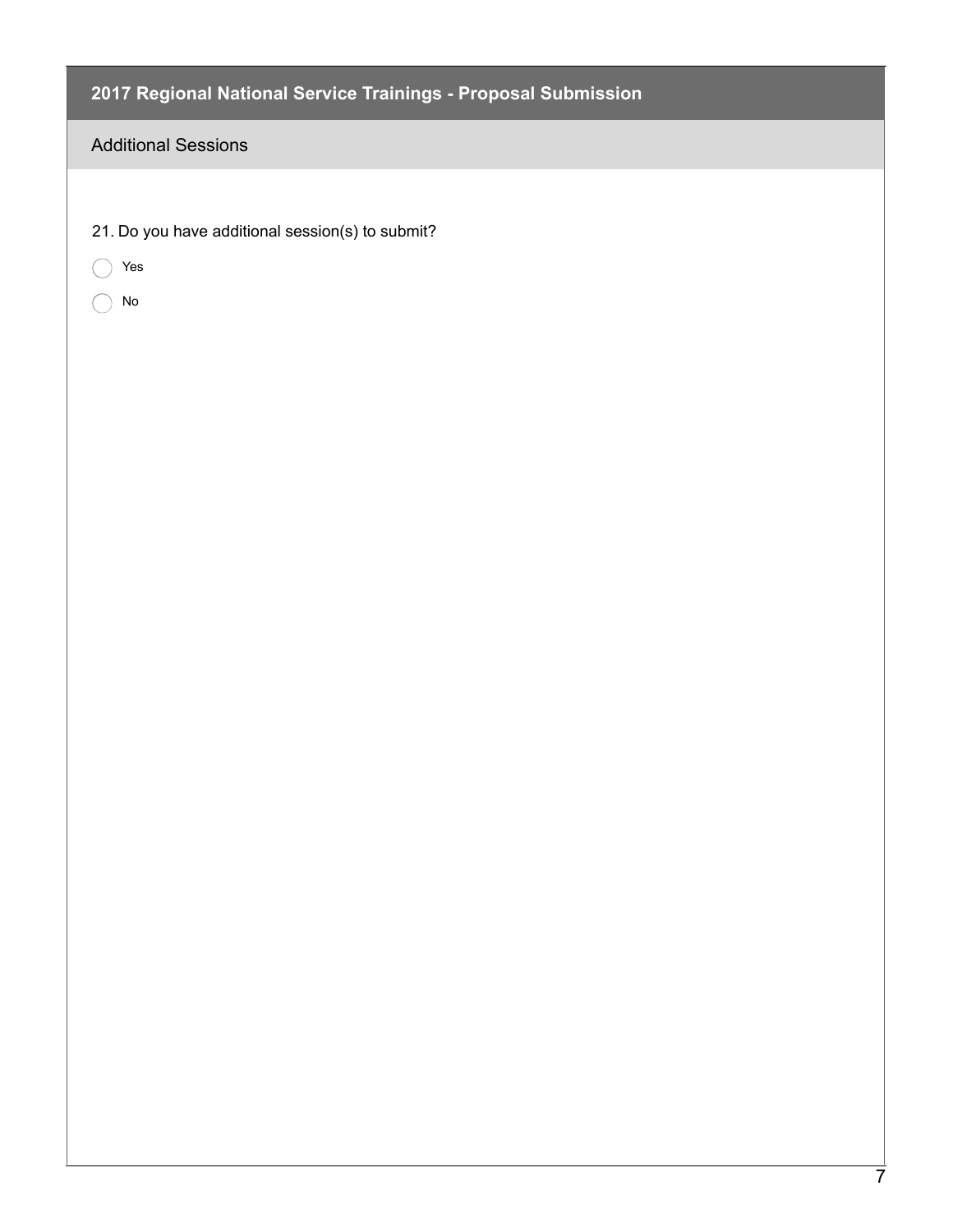Session 2 Information

| Please provide information for the 2nd session (workshop or keynote) you are proposing: |
|-----------------------------------------------------------------------------------------|
| 22. Please select the type of session you are submitting for:                           |
| 90-minute Presentation session                                                          |
| 3-Hour Workshop Session (part 1 and part 2 in 90 minute sessions)                       |
| Keynote Speaker (30 minutes for 1 plenary meal/kickoff/closing)                         |
| 23. Are you willing to repeat this session more than once?<br>Yes<br>No                 |
| 24. Session Title:                                                                      |

25. Session Description/overview (100 words or fewer). Provide a brief session description to be included in the Event Program.

For example: "This session will provide participants with options for an effective pre-service orientation. Participants will engage in an interactive discussion to determine the best activities for their program and complete a worksheet to take home to their site."



26. Session Outcomes: Please provide a list of 1-3 outcomes that participants will walk away with being able to do, understand, or apply.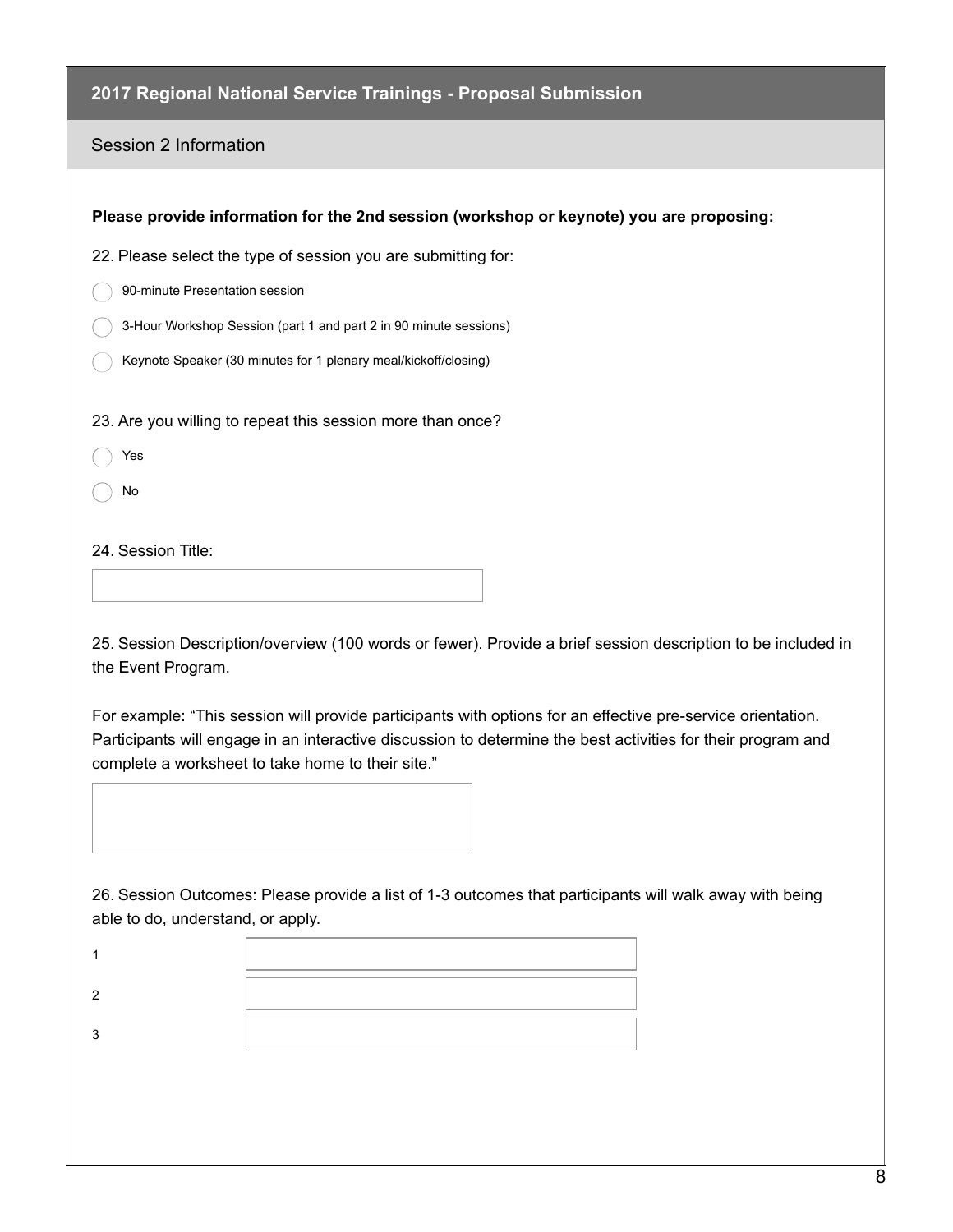| 27. List the prioritized session topic(s) your session will address or enter "other" and the topic (see CFP<br>Guidelines for more info): |
|-------------------------------------------------------------------------------------------------------------------------------------------|
|                                                                                                                                           |
|                                                                                                                                           |
|                                                                                                                                           |
| 28. Draft Agenda/Outline: Include a draft agenda with general information about how the session will flow.                                |
|                                                                                                                                           |
|                                                                                                                                           |
|                                                                                                                                           |
| 29. Target program audience(s) (check all that apply):                                                                                    |
| Senior Companion                                                                                                                          |
| <b>Foster Grandparents</b>                                                                                                                |
| <b>RSVP</b>                                                                                                                               |
| AmeriCorps State/National/Tribal                                                                                                          |
| AmeriCorps NCCC                                                                                                                           |
| AmeriCorps VISTA                                                                                                                          |
| Social Innovation Fund                                                                                                                    |
| Volunteer Generation Fund                                                                                                                 |
| <b>State Service Commissions</b>                                                                                                          |
| Other (please specify)                                                                                                                    |
|                                                                                                                                           |
|                                                                                                                                           |
| 30. Select the type of staff role this position targets:                                                                                  |
| Program staff                                                                                                                             |
| Fiscal staff                                                                                                                              |
| Other (please specify)                                                                                                                    |
|                                                                                                                                           |
| 31. Level of Instructions (select one):                                                                                                   |
| Introductory (101)- for staff with less than a year of experience on this topic                                                           |
| Experienced (201) - for staff with 1-5 years of experience on this topic                                                                  |
| Advanced (301) - for staff with more than 5 years of experience on this topic                                                             |
| General Audience (GA) - for a mixed audience with various levels of experience                                                            |
|                                                                                                                                           |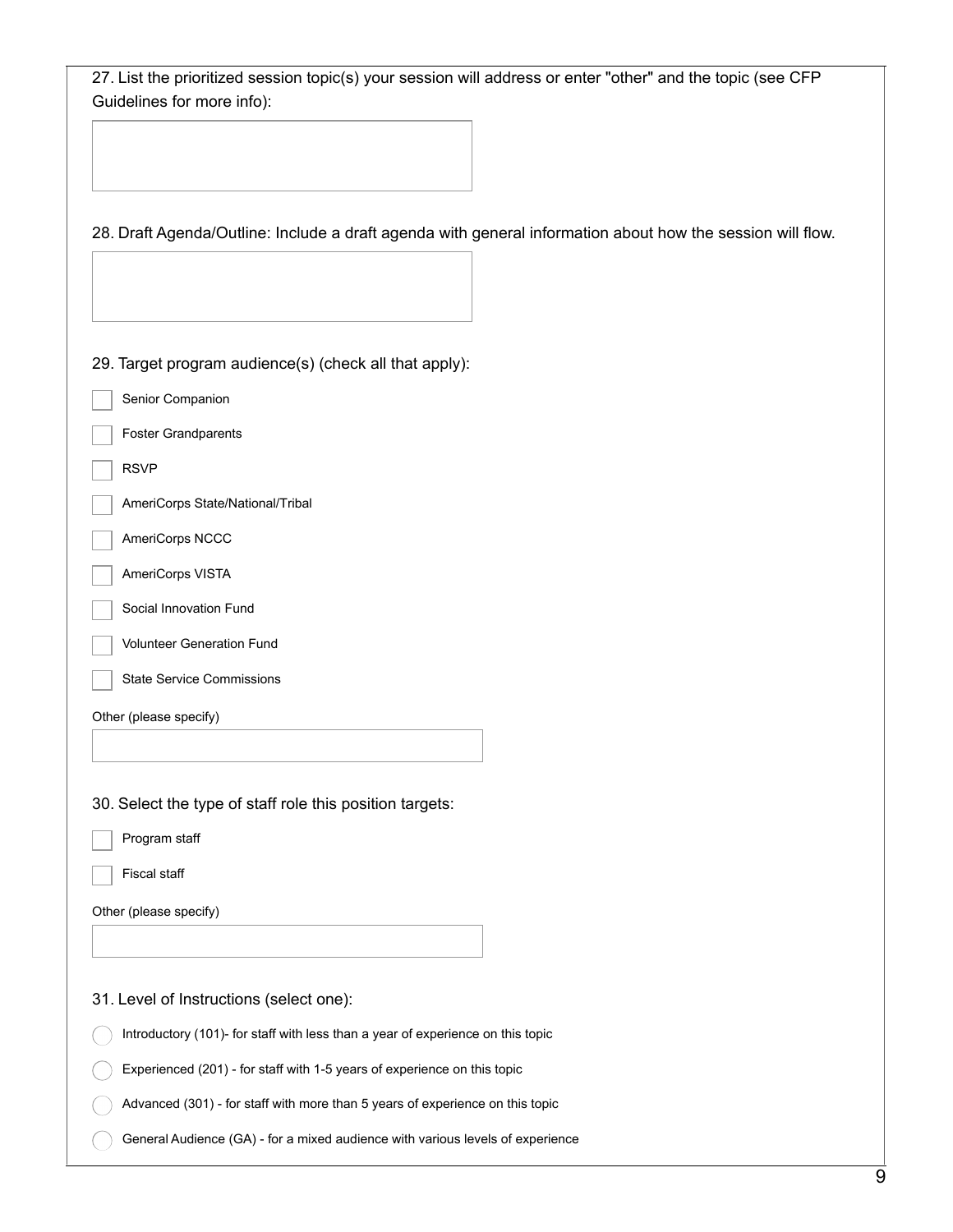| 32. Requested Equipment/Tools (please select all that apply): |
|---------------------------------------------------------------|
| LCD project & screen                                          |
| Hand-held microphone                                          |
| Podium microphone                                             |
| Flip charts                                                   |
| Lap top computer                                              |
| Internet                                                      |
| Computer speakers                                             |
|                                                               |
| 33. Session Format (please select all that apply):            |
| Lecture                                                       |
| PowerPoint Presentation                                       |
| Interactive discussion - small groups                         |
| Interactive discussion - dyads/triads                         |
| Interaction discussion - large group                          |
| Practical skill application - writing                         |
| Practical skill application - roleplaying                     |
| Practical skill application - scenarios                       |
| Individual reflection                                         |
| Experiential games/activities/simulations                     |
|                                                               |
|                                                               |
|                                                               |
|                                                               |
|                                                               |
|                                                               |
|                                                               |
|                                                               |
|                                                               |
|                                                               |
|                                                               |
|                                                               |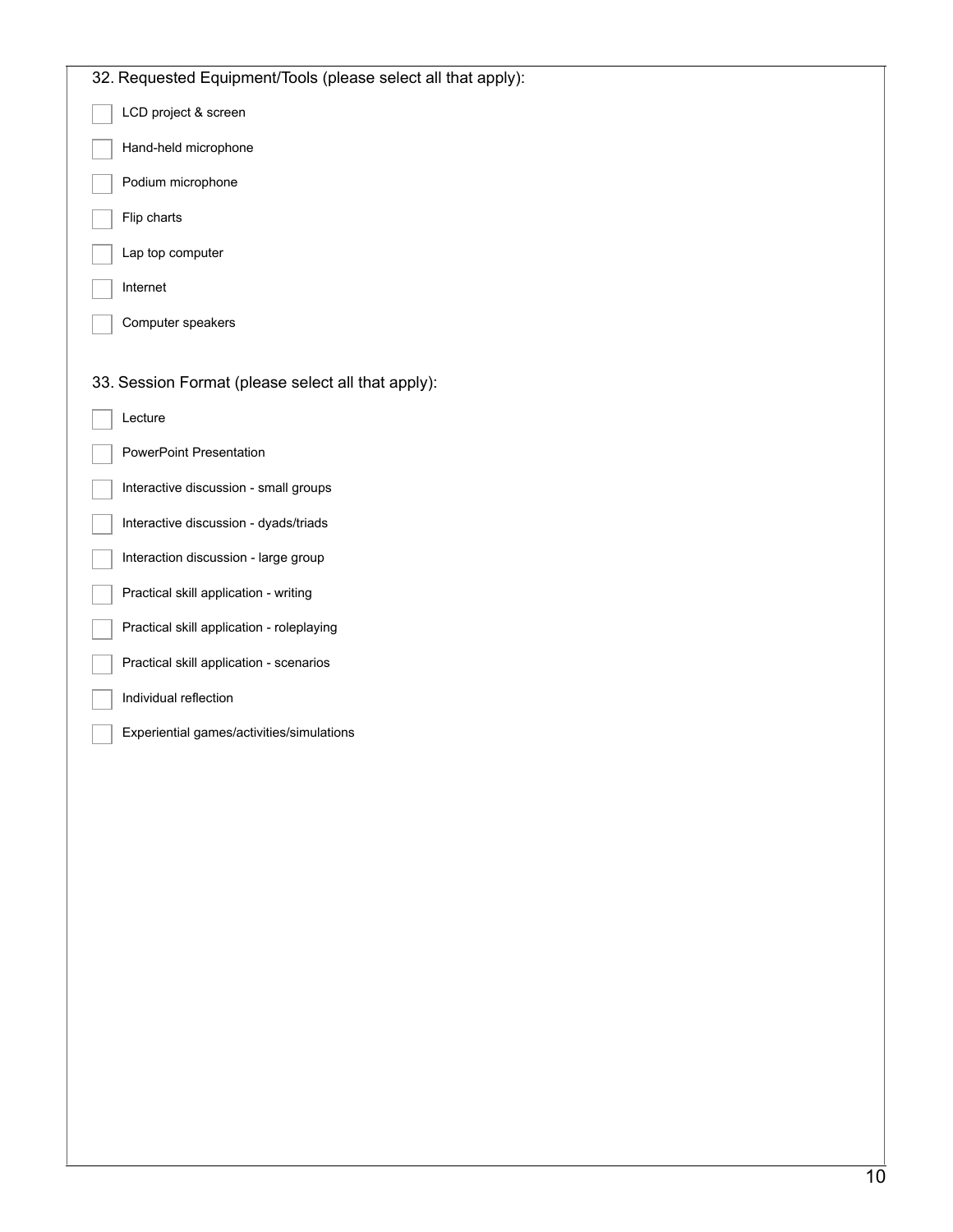### Additional Sessions 2

|  | 34. Do you have additional session(s) to submit? |  |  |
|--|--------------------------------------------------|--|--|
|  |                                                  |  |  |
|  |                                                  |  |  |

- Yes
- No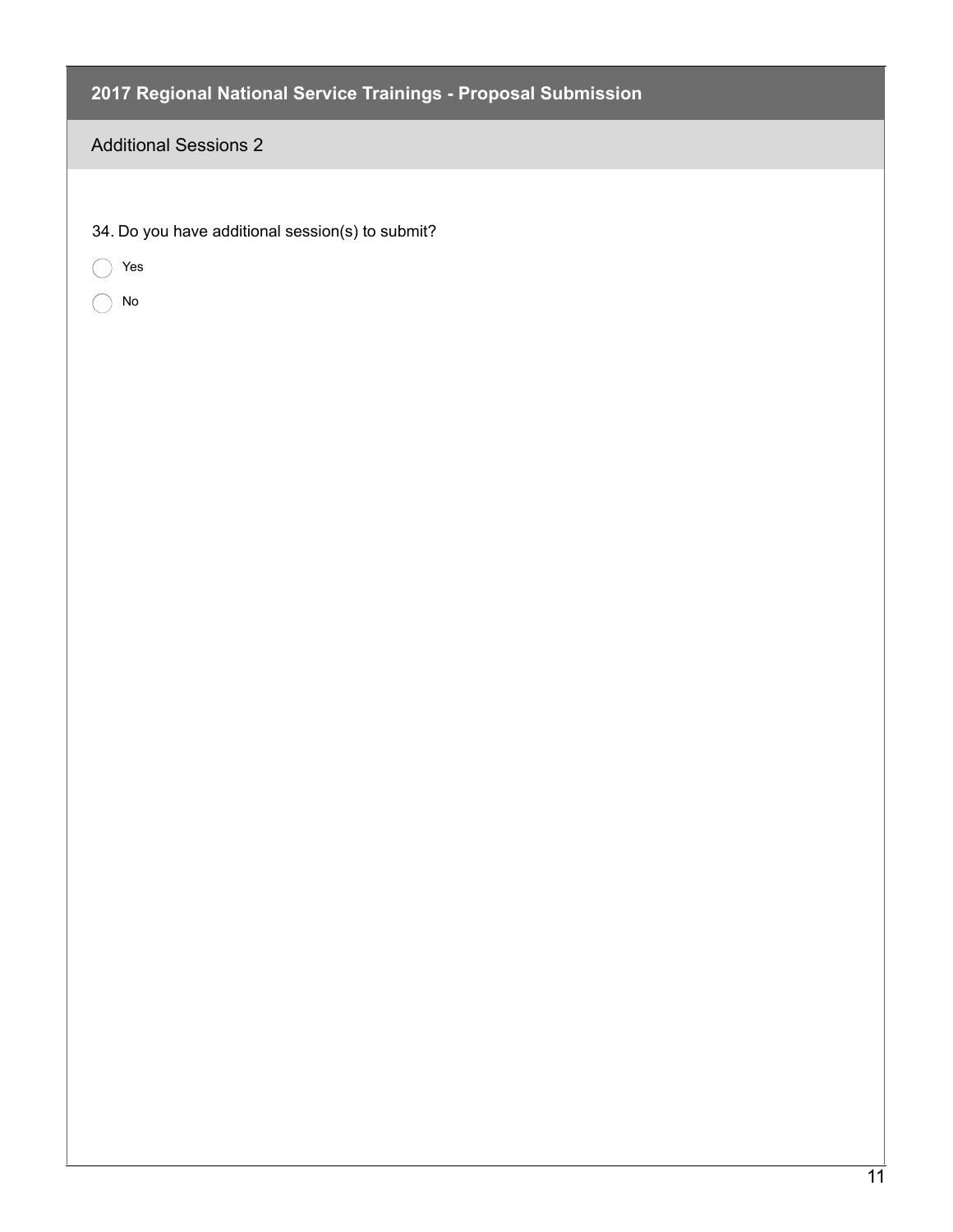#### Session 3 Information

38. Session Description/overview (100 words or fewer). Provide a brief session description to be included in the Event Program.

For example: "This session will provide participants with options for an effective pre-service orientation. Participants will engage in an interactive discussion to determine the best activities for their program and complete a worksheet to take home to their site."



39. Session Outcomes: Please provide a list of 1-3 outcomes that participants will walk away with being able to do, understand, or apply.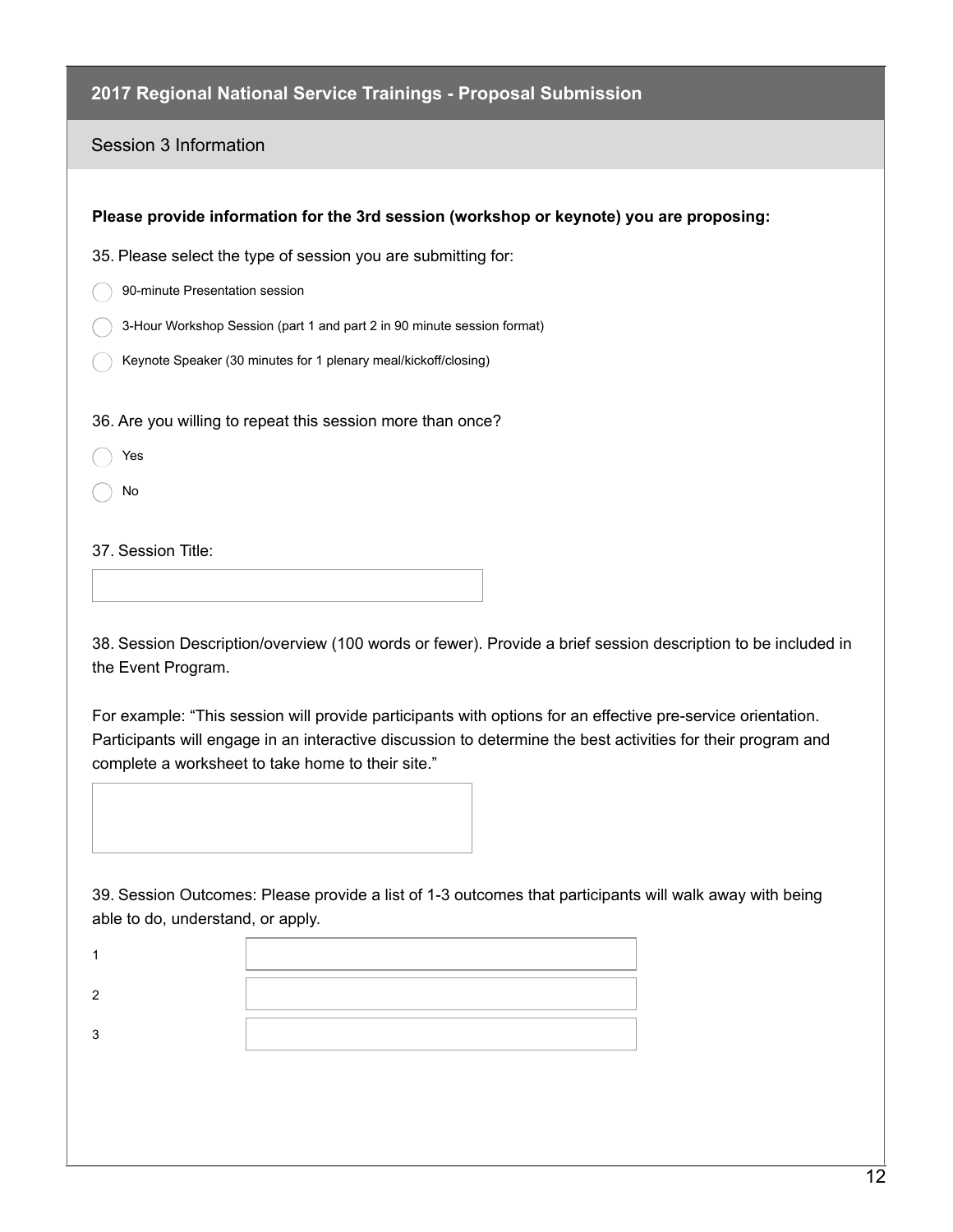| 40. List the prioritized session topic(s) your session will address or enter "other" and the topic (see CFP<br>Guidelines for more info): |
|-------------------------------------------------------------------------------------------------------------------------------------------|
|                                                                                                                                           |
|                                                                                                                                           |
|                                                                                                                                           |
| 41. Draft Agenda/Outline: Include a draft agenda with general information about how the session will flow.                                |
|                                                                                                                                           |
|                                                                                                                                           |
| 42. Target program audience(s) (check all that apply):                                                                                    |
| Senior Companion                                                                                                                          |
| <b>Foster Grandparents</b>                                                                                                                |
| <b>RSVP</b>                                                                                                                               |
| AmeriCorps State/National/Tribal                                                                                                          |
| AmeriCorps NCCC                                                                                                                           |
| AmeriCorps VISTA                                                                                                                          |
| Social Innovation Fund                                                                                                                    |
| Volunteer Generation Fund                                                                                                                 |
| <b>State Service Commissions</b>                                                                                                          |
| Other (please specify)                                                                                                                    |
|                                                                                                                                           |
| 43. Select the type of staff role this position targets:                                                                                  |
| Program staff                                                                                                                             |
| <b>Fiscal staff</b>                                                                                                                       |
| Other (please specify)                                                                                                                    |
|                                                                                                                                           |
|                                                                                                                                           |
| 44. Level of Instructions (select one):                                                                                                   |
| Introductory (101)- for staff with less than a year of experience on this topic                                                           |
| Experienced (201) - for staff with 1-5 years of experience on this topic                                                                  |
| Advanced (301) - for staff with more than 5 years of experience on this topic                                                             |
| General Audience (GA) - for a mixed audience with various levels of experience                                                            |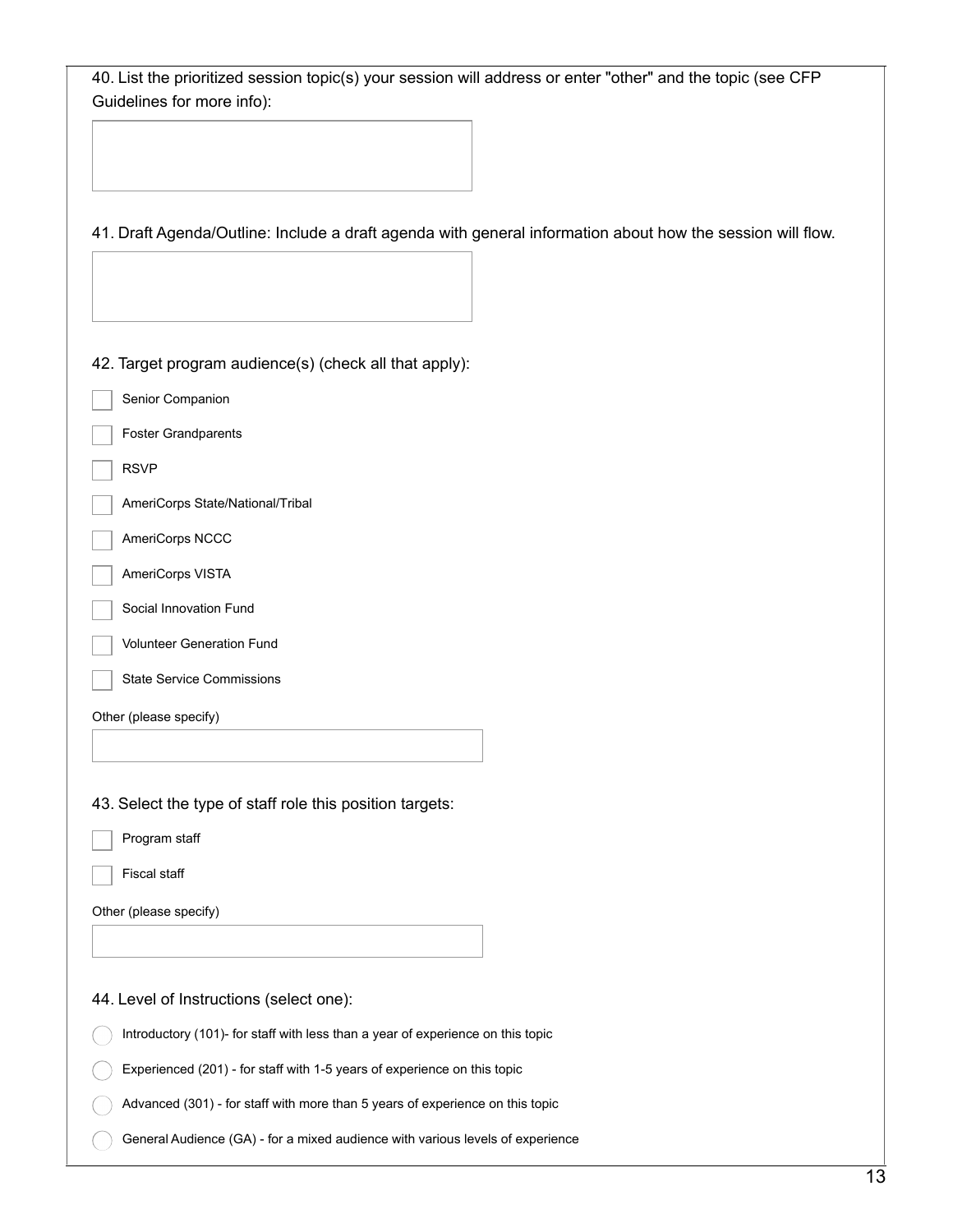| 45. Requested Equipment/Tools (please select all that apply): |
|---------------------------------------------------------------|
| LCD project & screen                                          |
| Hand-held microphone                                          |
| Podium microphone                                             |
| Flip charts                                                   |
| Lap top computer                                              |
| Internet                                                      |
| Computer speakers                                             |
|                                                               |
| 46. Session Format (please select all that apply):            |
| Lecture                                                       |
| PowerPoint Presentation                                       |
| Interactive discussion - small groups                         |
| Interactive discussion - dyads/triads                         |
| Interaction discussion - large group                          |
| Practical skill application - writing                         |
| Practical skill application - roleplaying                     |
| Practical skill application - scenarios                       |
| Individual reflection                                         |
| Experiential games/activities/simulations                     |
|                                                               |
|                                                               |
|                                                               |
|                                                               |
|                                                               |
|                                                               |
|                                                               |
|                                                               |
|                                                               |
|                                                               |
|                                                               |
|                                                               |